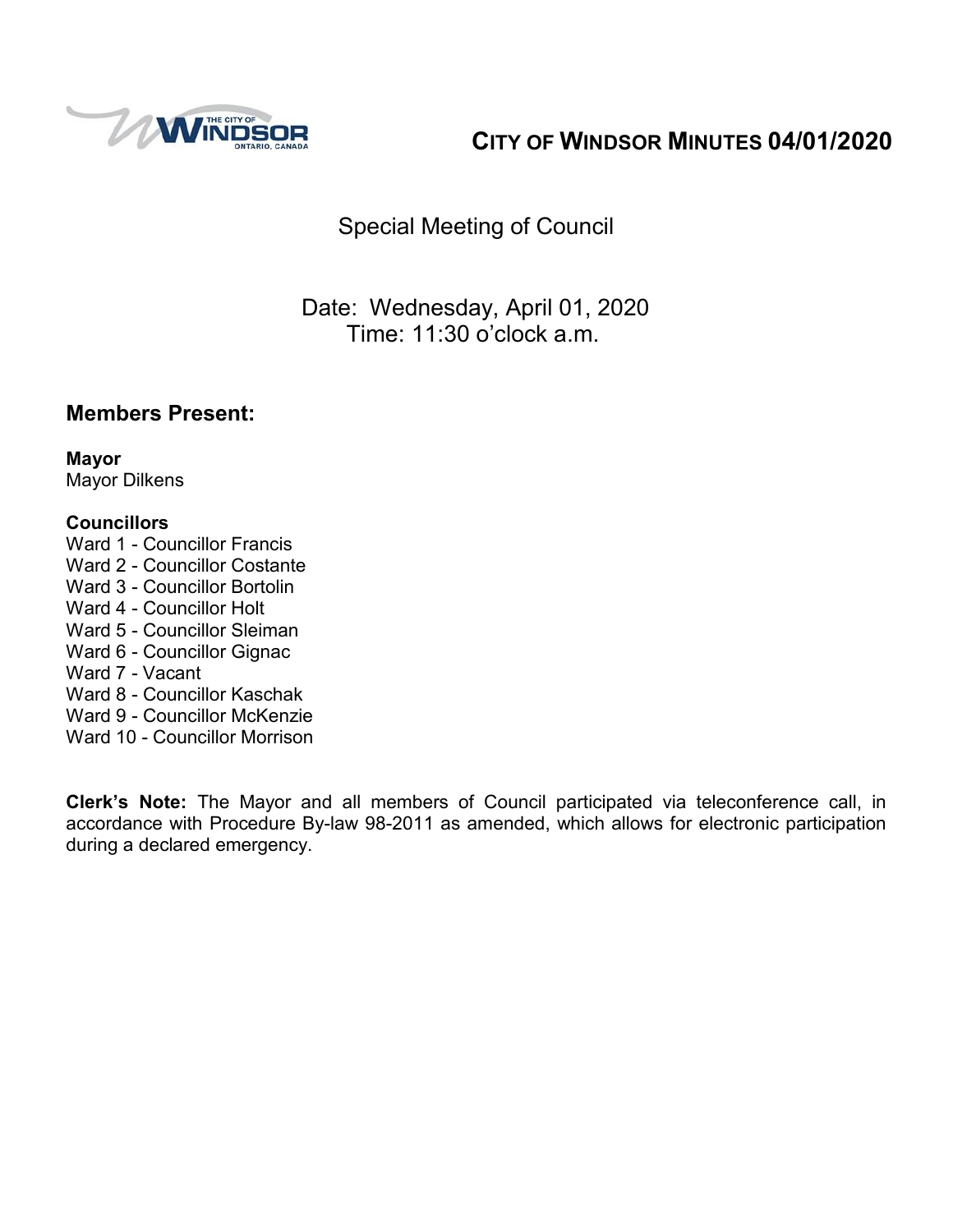**Minutes Special Meeting of Council Wednesday, April 01, 2020** Page **2** of **12 1. ORDER OF BUSINESS**

**1.1. In the event of the absence of Mayor Dilkens, Councillor Gignac has been appointed Acting Mayor for the month of April, 2020 in accordance with By-Law 176-2018 as amended.**

## **2. CALL TO ORDER**

The Mayor calls the meeting to order at 12:27 o'clock p.m.

## **3. DISCLOSURE OF PECUNIARY INTEREST AND THE GENERAL NATURE THEREOF**

None disclosed.

## **4. COMMITTEE OF THE WHOLE**

Moved by: Councillor McKenzie Seconded by: Councillor Morrison

That Council do now rise and move into Committee of the Whole with the Mayor presiding for the purpose of dealing with:

- (a) hearing requests for deferrals, referrals and/or withdrawals of any items of business;
- (b) hearing presentations and delegations;
- (c) consideration of business items;
- (d) consideration of Committee reports:
	- (i) **Report of Special In-Camera Meeting or other Committee as may be held prior to Council** (if scheduled); and

(e) consideration of by-law 42-2020. **Carried** 

## **9. REQUESTS FOR DEFERRALS, REFERRALS OR WITHDRAWALS**

None requested.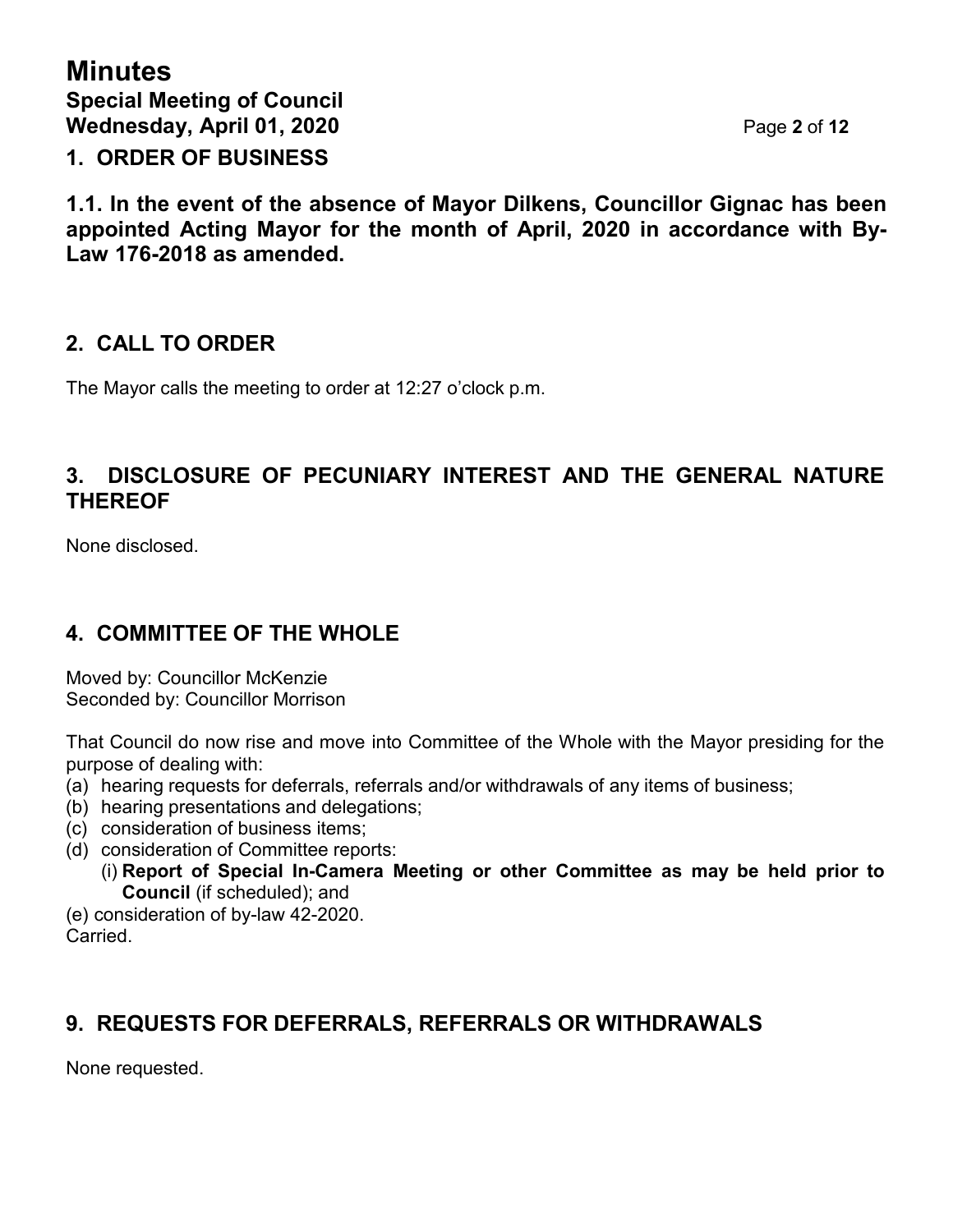# **Minutes Special Meeting of Council Wednesday, April 01, 2020** Page **3** of **12**

### **10. PRESENTATIONS AND DELEGATIONS**

#### **Stephen Laforet, Fire Chief, Community Emergency Management Coordinator - Windsor/Essex County and Mark Winterton, City Engineer**

Stephen Laforet, Fire Chief, Community Emergency Management Coordinator-Windsor/Essex County and Mark Winterton, City Engineer appear before Council to provide an update related to the COVID-19 pandemic as follows:

- An update related to statistics for our community is provided.
- Local emergency was declared on Friday March 20, 2020 and the Community Control Group (CCG) escalated the City's response to Level 3; Full Activation of CCG/EOC pursuant to the City of Windsor Emergency Response Plan (ERP).
- The CCG meets daily at 0930hrs. Each meeting begins with a daily situation report followed by reports from each IMS section.
- The City continues to provide essential services through a variety of altered delivery models. Electronic services are available in some cases and the public is urged to take advantage of those where possible.
- Corporate Communications has been actively publishing media releases on a daily basis in an effort to inform the public. These communications detail service level alterations, closures of city facilities and promote key safety messages related to the pandemic.
- Emergency response services in the City remain highly operational. Windsor Fire & Rescue Services, Windsor Police Services and Essex Windsor EMS have made adjustments due to COVID-19 but continue to provide the same levels of service.
- The City is currently working with representatives from the local health sector to assist in collecting personal protective equipment donations from local businesses as well as discussing what further assistance the City can provide.
- The City has assisted in identifying possible overrun facilities for the health care sector and are ready to provide additional supports and assistance to other community partners if needed and within our abilities.

Furthermore, an update related to High Water Levels is provided by Chief Laforet as follows:

• As of March 27, Lake St Clair is 37' higher than the historic March average and 2' higher than the record monthly average for March.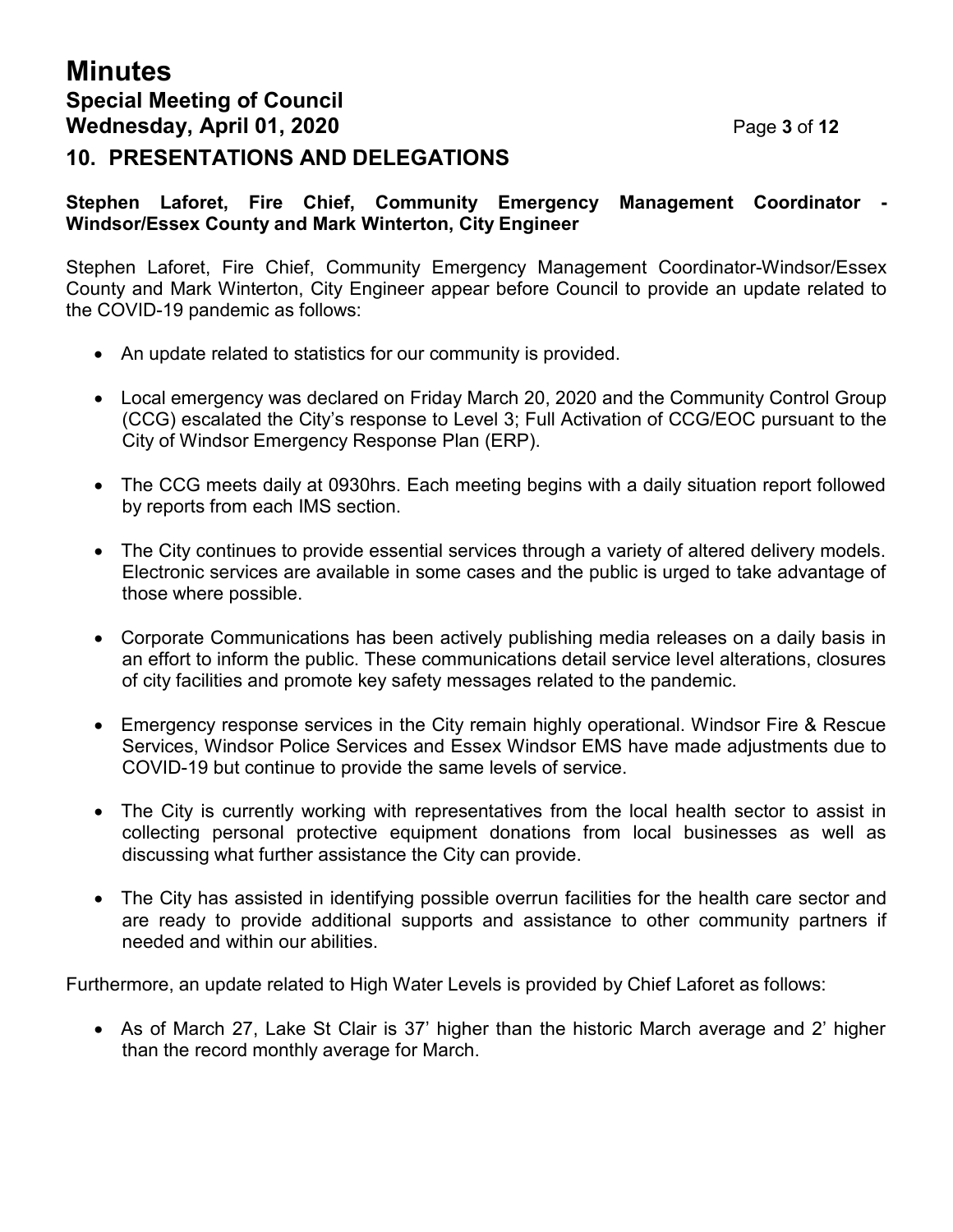# **Minutes Special Meeting of Council Wednesday, April 01, 2020** Page **4** of **12**

- Since Feb 27, water levels rose 3 inches. Predictions indicate we should expect to see the level rise another 5 inches between now and the end of April. The current water level is similar to the water levels observed last May and June.
- It is reasonable to expect Windsor will experience shoreline flooding this year either due to on-going rising water levels or because of wind driven wave action. The City has been preparing and working hard to limit the effects of flooding.
- A separate IMS structure has been established for flooding and is being led by the City Engineer.
- In addition to the City's internal response, meetings with personnel from both Tecumseh and LaSalle to discuss preparedness and plans that each municipality has in place have been undertaken.
- Discussions included the need for Social Services support, particular vulnerabilities each municipality has identified and the intended evacuation routes being proposed.
- The greatest overland flooding threat in Windsor is the shoreline from George Avenue eastward to the Town of Tecumseh.
- This week and early next, residents in the affected areas will receive communication from the City reminding them overland flooding is a significant threat and should be taken seriously. The messaging clearly identifies the need for residents to ensure they have a plan that includes where they will go and stay in the event of an evacuation.
- Opening a shelter or reception center for evacuees during the pandemic is a last resort option and should be avoided if at all possible.
- In order to minimize the effects of overland flooding, City staff from Geomatics and the Office of the City Engineer have identified and prioritized the areas which are likely to be affected by flooding. Lidar technology and traditional surveying methods have been employed to develop detailed elevation maps of the affected shoreline and area.
- Windsor Police identified evacuation routes and provided detailed maps of the routes and barricade requirements to City staff.
- Effective April 1, 2020 the Harbormaster is imposing the 30m shoreline ban for vessels once again. The purpose of this is to eliminate or reduce shoreline erosion caused by the wakes of watercraft.
- The City is moving very quickly on implementing the mass notification system and expect to begin public sign up very shortly. This will allow us to communicate directly to subscribers and provide them with real time information and direction.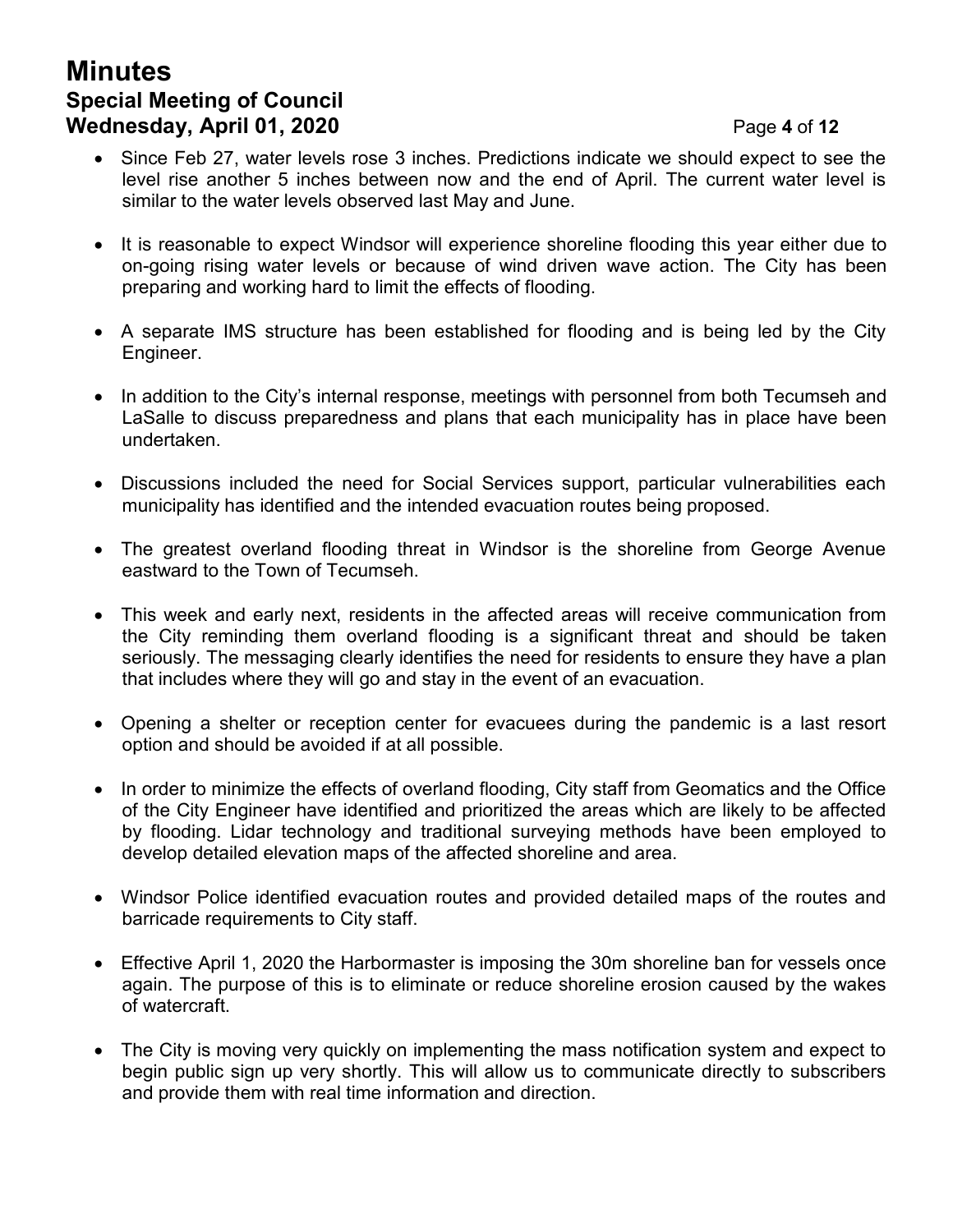# **Minutes Special Meeting of Council Wednesday, April 01, 2020** Page **5** of **12**

#### • The City Engineer has taken a number of measures to mitigate the effects of flooding and prepare for the response, should flooding occur.

Mark Winterton, City Engineer adds the following update related to high water levels:

- As a result of historical flooding in the 1970's and 1980's berming was constructed along the south side of Riverside Dr from City limits to approximately Lauzon Rd.
- Little River Channel was improved in the 1980's with a substantial dyke construction.
- With the development of East Riverside in the 1990's, a Barrier Landform was constructed to an ERCA regulated Flood elevation.
- With high water levels in 2019, the City used it's Lidar technology to map and identify and low spots vulnerable to flooding between City Limits and George Ave.
- All catch basins were mapped and staked.
- The City purchased approx. 100,000 sandbags.
- Vulnerable areas under City control such as Sandpoint Beach were sandbagged.
- The City purchased a sandbag machine capable of filling thousands of sandbags per hour.
- Gaps in the Little River Dykes were identified and filled.
- A Public sandbag depot was opened for residents on the north side of Riverside Dr.
- Contingency plans were developed for quick mobilization to identified low areas.
- The Riverside Vista Ph 1B was completed raising 1970's berm to proper ERCA level between Riverdale and Watson.
- The Sewer Master Plan scope of work was modified to consider the impact of high water levels.
- East Riverside Flood Protection Risk Assessment was completed and integrated into the Sewer Master Plan and numerous public meetings have been held.
- Surveyed the shoreline/breakwall from City limits to George to confirm Lidar information.
- Confirmed that Contractor workforce is available to assist with flooding when required.
- Additional Local 82 staff are available from the current staffing left.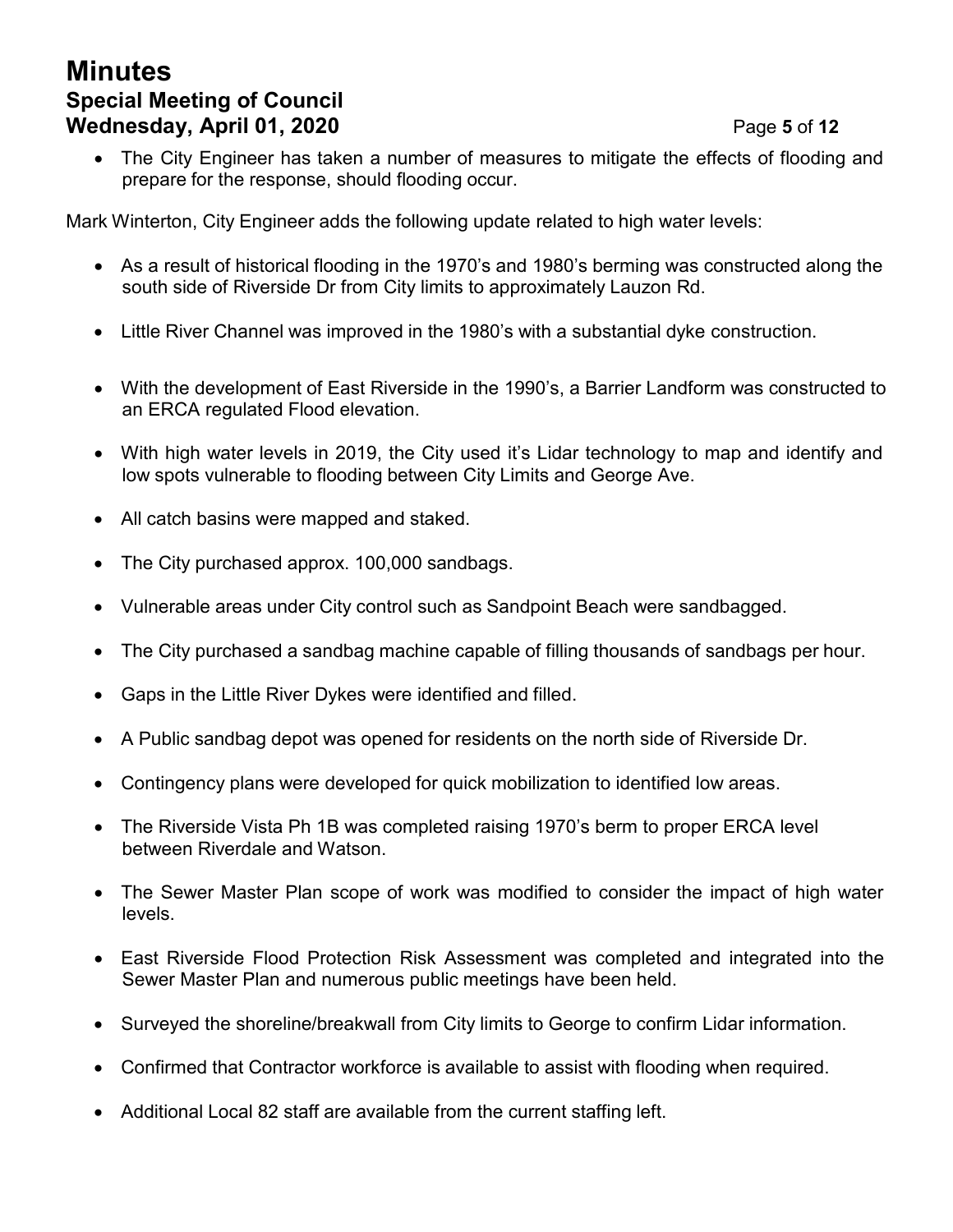# **Minutes Special Meeting of Council Wednesday, April 01, 2020** Page **6** of **12**

- The City is ordering an additional 30,000 small sand bags (for sandbagging machine).
- Analysis of how many initial bags along with location will be completed this week.
- The City is monitoring water levels and recording everyday.
- The City is having a level monitor installed at Lakeview Marina that will be able to be monitored remotely, should be operational in 3 weeks.
- The City has reviewed and reinforced all sandbag walls built last year.

Moved by: Councillor Sleiman Seconded by: Councillor Francis

Decision Number: CR129/2020

That the presentation by Stephen Laforet, Fire Chief, Community Emergency Management Coordinator-Windsor/Essex County and Mark Winterton, City Engineer regarding the COVID-19 update and high water levels **BE RECEIVED**. Carried.

## **11. REGULAR BUSINESS ITEMS**

## **11.1. Application for a Cannabis Retail Store Authorization at 74 Chatham Street West - Ward 3**

Moved by: Councillor Bortolin Seconded by: Councillor Morrison

Decision Number: CR130/2020 That City Council **RECEIVE** the collected comments as requested through CR534/2019 for information; and,

That City Council **SUPPORT** the Retail Cannabis Application requested by Greentown Ontario regarding the site located at 74 Chatham Street W; and,

That City Council **DIRECT** the Chief Administrative Officer to **RETURN** their decision along with this report and Appendices A and B to the Alcohol and Gaming Commission of Ontario for consideration regarding the Retail Cannabis Application and for delivery to the Applicant, Greentown Ontario, no later than April 2, 2020. Carried.

> Report Number: C 60/2020 Clerk's File: GP/13049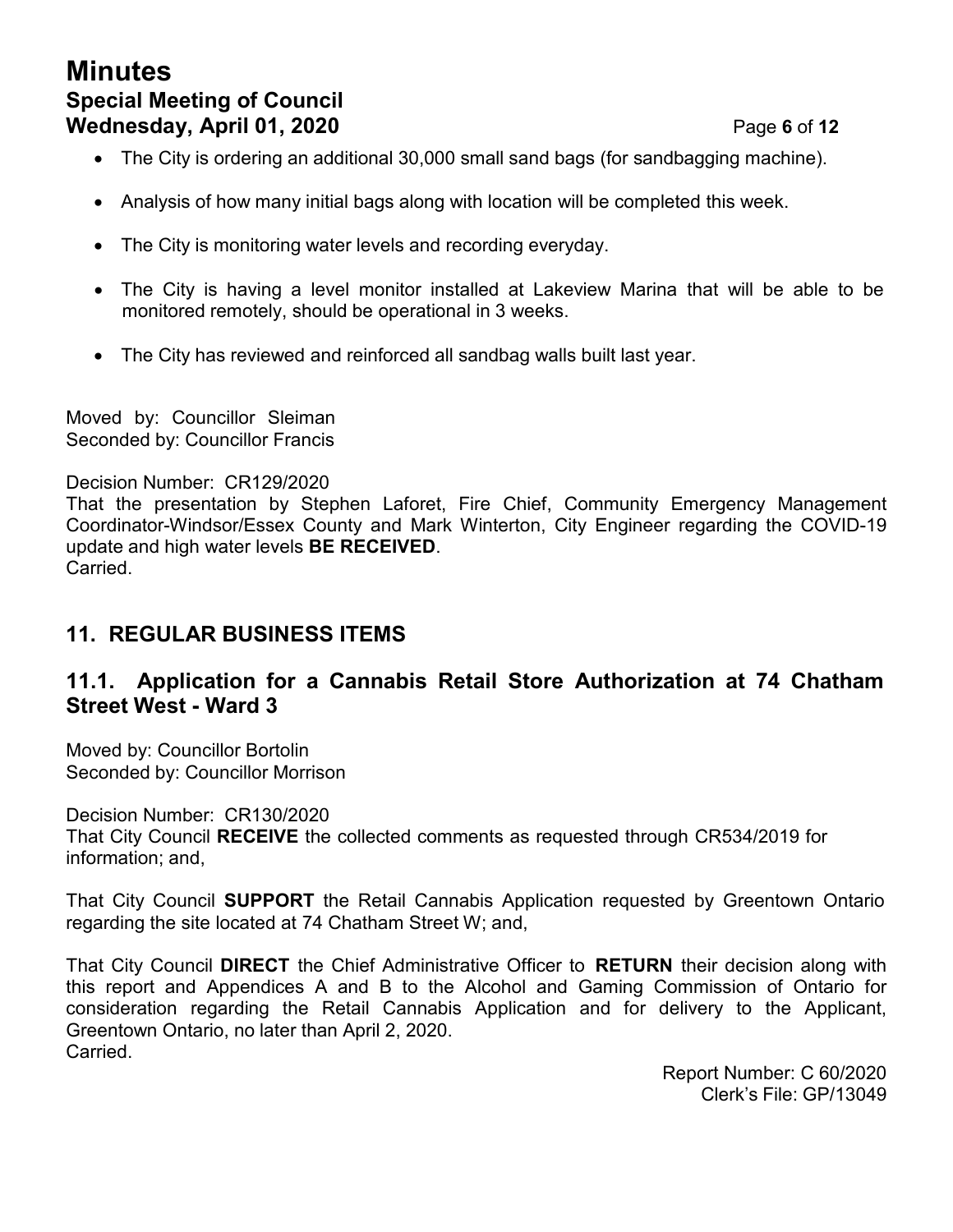# **Minutes Special Meeting of Council Wednesday, April 01, 2020** Page **7** of **12**

### **11.2. Targeted Support Program- City Wide**

Moved by: Councillor Francis Seconded by: Councillor Sleiman

Decision Number: CR131/2020

That, as a good will gesture, City Council **APPROVE** a one-time payment to Transit Windsor riders who purchased (subject to verification) a pass between February 19<sup>th</sup>, 2020 and March 19<sup>th</sup>, 2020 or held a monthly pass valid (subject to verification) for the period between February 19<sup>th</sup>, 2020 and March 19<sup>th</sup>, 2020 as follows:

- 1) For students able to demonstrate that they held a valid U-Pass (Universal Student Bus Pass) for the period February 19<sup>th</sup>, 2020 to March 19<sup>th</sup>, 2020 – a one-time payment in the amount of **\$25**;
- 2) For individuals able to demonstrate proof of purchase of a 15-day Adult, Senior, Student or Tunnel Bus Pass valid at some time during the period February 19<sup>th</sup>, 2020 to March 19<sup>th</sup>, 2020 – a one-time payment of **\$25**;
- 3) For individuals able to demonstrate proof of purchase of a 30-day Adult, Senior, Student, Tunnel Bus or Corporate ValuPass valid during the period February 19<sup>th</sup>, 2020 to March 19th , 2020 – a one-time payment of **\$50**;
- 4) For individuals holding an Affordable Pass Program (APP), Ontario Works (OW) or Ontario Disability Support Program (ODSP) valid during the period February 19<sup>th</sup>, 2020 to March 19th , 2020 – a one-time payment of **\$75**;

and,

That administration **UNDERTAKE** a robust review of the Upass data in which the payment is based on and, if not satisfied, that verification of cardholder information with Student Unions of educational facilities to determine which cardholders are entitled to a rebate prior to issuing payments **BE CONDUCTED**. Carried.

At the request of Mayor Dilkens, a recorded vote is taken by the City Clerk.

Aye votes: Councillors Francis, Costante, Sleiman, Gignac, Kaschak, Morrison and Mayor Dilkens. Nay votes: Councillors Bortolin, Holt, and McKenzie Absent: None. Abstain: None.

> Report Number: S 61/2020 Clerk's File: MT2020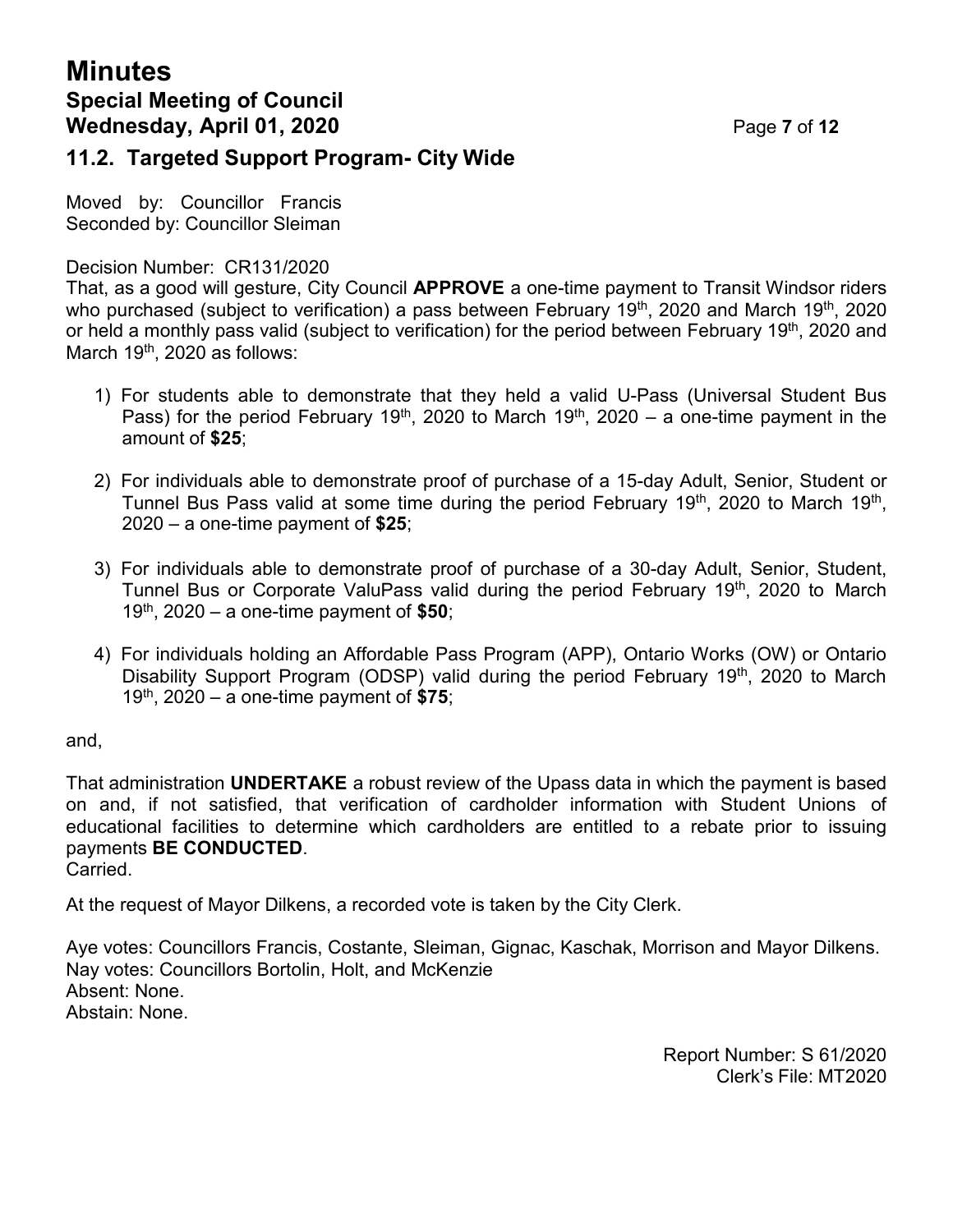# **Minutes Special Meeting of Council Wednesday, April 01, 2020** Page **8** of **12**

### **11.3. Waiver of Interest for the Wastewater Charge on Enwin Bills - City Wide**

Moved by: Councillor Gignac Seconded by: Councillor McKenzie

Decision Number: CR132/2020

That the City Council **APPROVE** the waiver of interest for wastewater charges on the Enwin Utilities bills starting as early as April 1, 2020 and lasting 90 days. **Carried** 

Report Number: C 64/2020 Clerk's File: SW2020

## **12. CONSIDERATION OF COMMITTEE REPORTS**

### **12.1. (i) Report of the Special In-Camera meeting or other Committee as may be held prior to Council**

Moved by: Councillor Costante Seconded by: Councillor Francis

Decision Number: CR133/2020

That the report of the Special In-Camera Joint Council/Environment, Transportation and Public Safety Standing Committee sitting as the Transit Windsor meeting held April 1, 2020 **BE ADOPTED** as presented.

Carried.

Clerk's File: ACO2020

## **13. BY-LAWS (First and Second Readings)**

## **13.1. Confirmatory By-Law 42-2020 for the April 1, 2020 Special Council Meeting**

Moved by: Councillor Sleiman Seconded by: Councillor Holt

That the following By-law No. 42-2020 be introduced and read a first and second time:

**42-2020** A BY-LAW TO CONFIRM PROCEEDINGS OF THE COUNCIL OF THE CORPORATION OF THE CITY OF WINDSOR AT ITS SPECIAL MEETING HELD ON THE 1ST DAY OF APRIL, 2020.

Carried.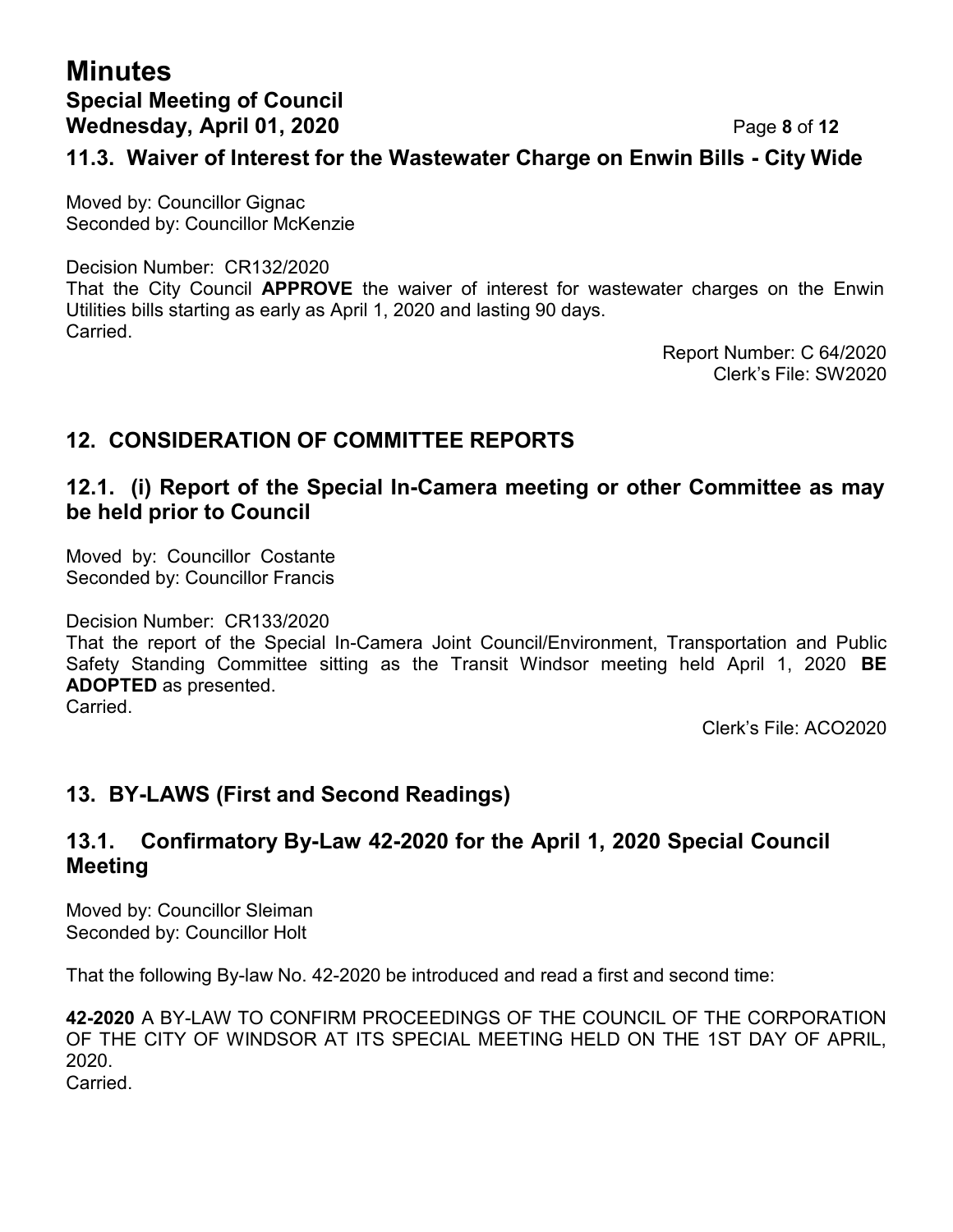## **Minutes Special Meeting of Council Wednesday, April 01, 2020** Page **9** of **12 14. MOVE BACK INTO FORMAL SESSION**

Moved by: Councillor Kaschak Seconded by: Councillor McKenzie

That the Committee of the Whole does now rise and report to Council respecting the business items considered by the Committee:

- 1) Items Deferred Items Referred
- 2) Presentations
- 3) Consideration of the Balance of Business Items (as amended)
- 4) Committee Reports (as presented)
- 5) By-laws given first and second readings

Carried.

## **15. THIRD AND FINAL READING OF THE BY-LAWS**

Moved by: Councillor Morrison Seconded by: Councillor Sleiman

That By-law No. 43-2020 having been read a first and second time be now read a third time and finally passed and that the Mayor and Clerk **BE AUTHORIZED** to sign and seal the same notwithstanding any contrary provision of the Council. Carried.

## **16. ADJOURNMENT**

Moved by: Councillor Bortolin Seconded by: Councillor Costante

That this Council meeting stand adjourned until the next regular meeting of Council or at the call of the Mayor. Carried.

Accordingly, the meeting is adjourned at 1:47 o'clock p.m.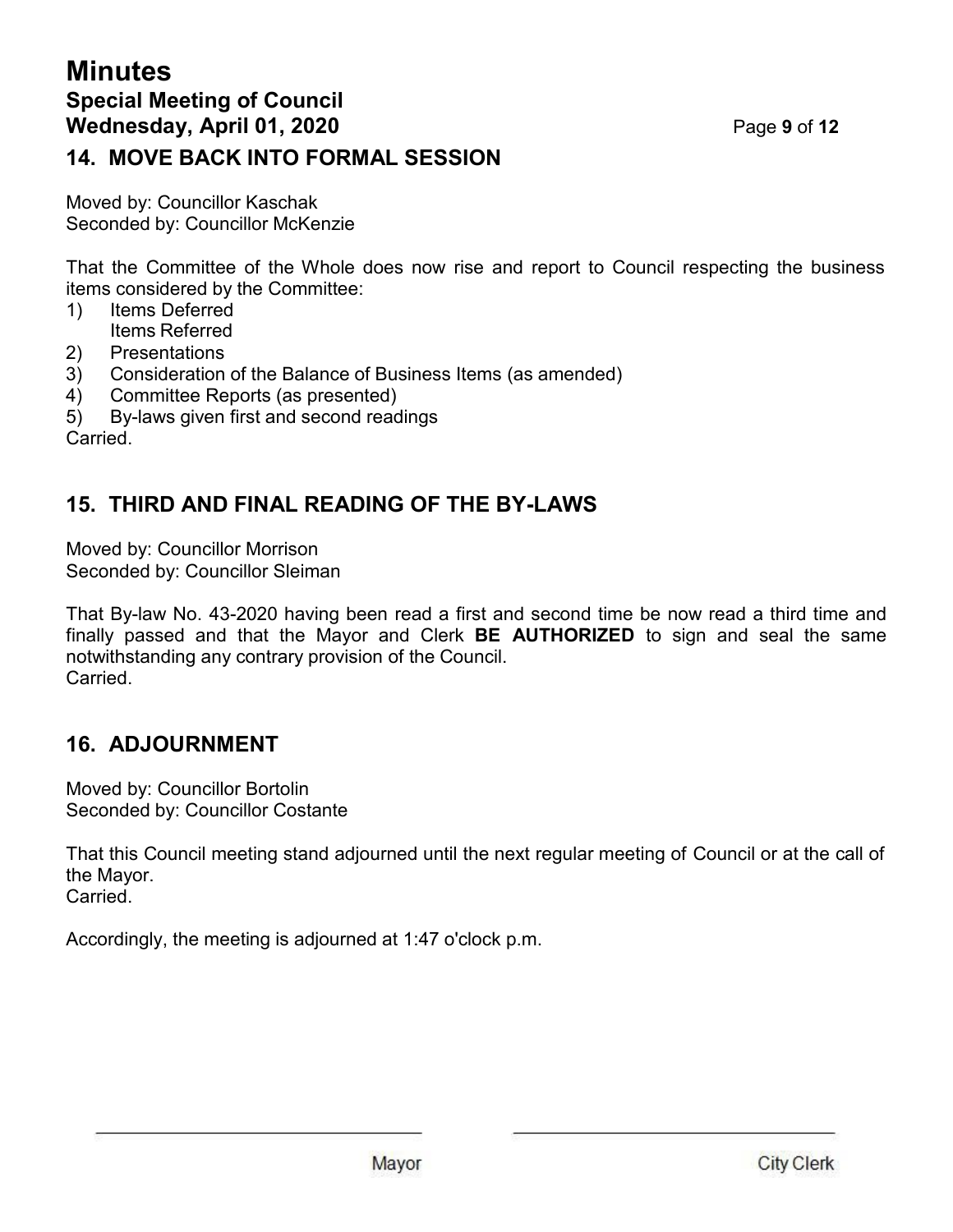# **Minutes Special Meeting of Council Wednesday, April 01, 2020 Page 10 of 12**

Adopted by Council at its meeting held April 1, 2020 (CR133/2020) VC/bm

#### **SPECIAL IN CAMERA MEETING OF Council/Environment, Transportation and Public Safety Standing Committee (Transit Windsor Board of Directors) April 1, 2020**

#### **Meeting called to order at: 11:30 a.m.**

**Members participating via electronic participation in accordance with Procedure By-law #98- 2011 as amended, which allows for electronic participation during a declared emergency.**

> Mayor D. Dilkens Councillor F. Francis Councillor F. Costante Councillor C. Holt Councillor R. Bortolin Councillor G. Kaschak Councillor J. Gignac Councillor K. McKenzie Councillor J. Morrison Councillor E. Sleiman

#### **Also in attendance:**

- O. Colucci, Chief Administrative Officer
- J. Payne, Community Development and Health Commissioner and Corporate Leader Social Development, Health, Recreation and Culture
- M. Winterton, City Engineer and Corporate Leader Environmental Protection and Transportation
- V. Critchley, City Clerk/Licence Commissioner and Corporate Leader Public Engagement and Human Resources
- J. Mancina, Chief Financial Officer/City Treasurer and Corporate Leader Finance and **Technology**
- S. Askin-Hager, City Solicitor and Corporate Leader Economic Development and Public Safety
- J. Wilson, Corporate Leader, Parks, Facilities, Recreation and Culture
- A. Teliszewsky, Mayor's Chief of Staff

**Verbal Motion is presented by Councillor Sleiman, seconded by Councillor Costante,**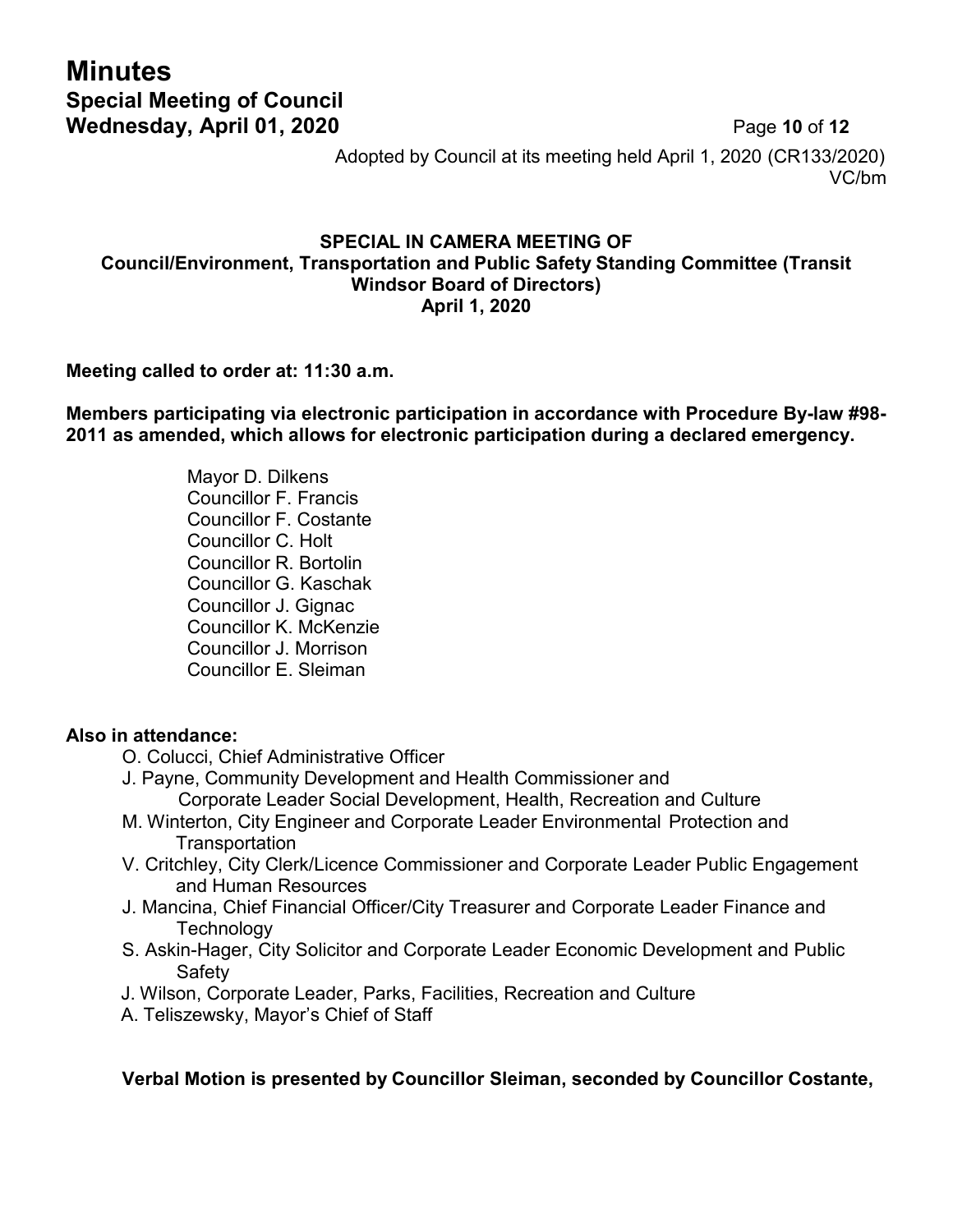# **Minutes Special Meeting of Council Wednesday, April 01, 2020** Page **11** of **12**

**to move in Camera for discussion of the following item(s):**

| <u>Item</u><br><u>No.</u> | <b>Subject</b>                                              | Section -<br><b>Pursuant to</b><br><b>Municipal Act,</b><br>2001, as amended |
|---------------------------|-------------------------------------------------------------|------------------------------------------------------------------------------|
|                           | Personal matter - labour<br>relations/employee negotiations | 239(2)(d)                                                                    |

#### **Motion Carried.**

#### **Declarations of Pecuniary Interest:**

None declared.

#### **Discussion on the items of business. (Item 1)**

**Verbal Motion is presented by Councillor Francis, seconded by Councillor Bortolin, to move back into public session. Motion Carried.**

**Moved by Councillor Holt, seconded by Councillor Gignac,**

**THAT the Clerk BE DIRECTED to transmit the recommendation(s) contained in the report(s) discussed at the Special In-Camera Council/Environment, Transportation and Public Safety Standing Committee (Transit Windsor Board of Directors) Meeting held April 1, 2020 directly to Council for consideration at the next Regular Meeting.**

1. That the recommendation contained in the in-camera report from the City Clerk/Licence Commissioner and Corporate Leader Public Engagement and Human Resources, City Solicitor and Corporate Leader Economic Development and Public Safety and Chief Financial Officer/City Treasurer and Corporate Leader Finance and Technology respecting a personal matter – labour relations/labour negotiations **BE APPROVED** and the additional directions of Council all with respect to City of Windsor employees.